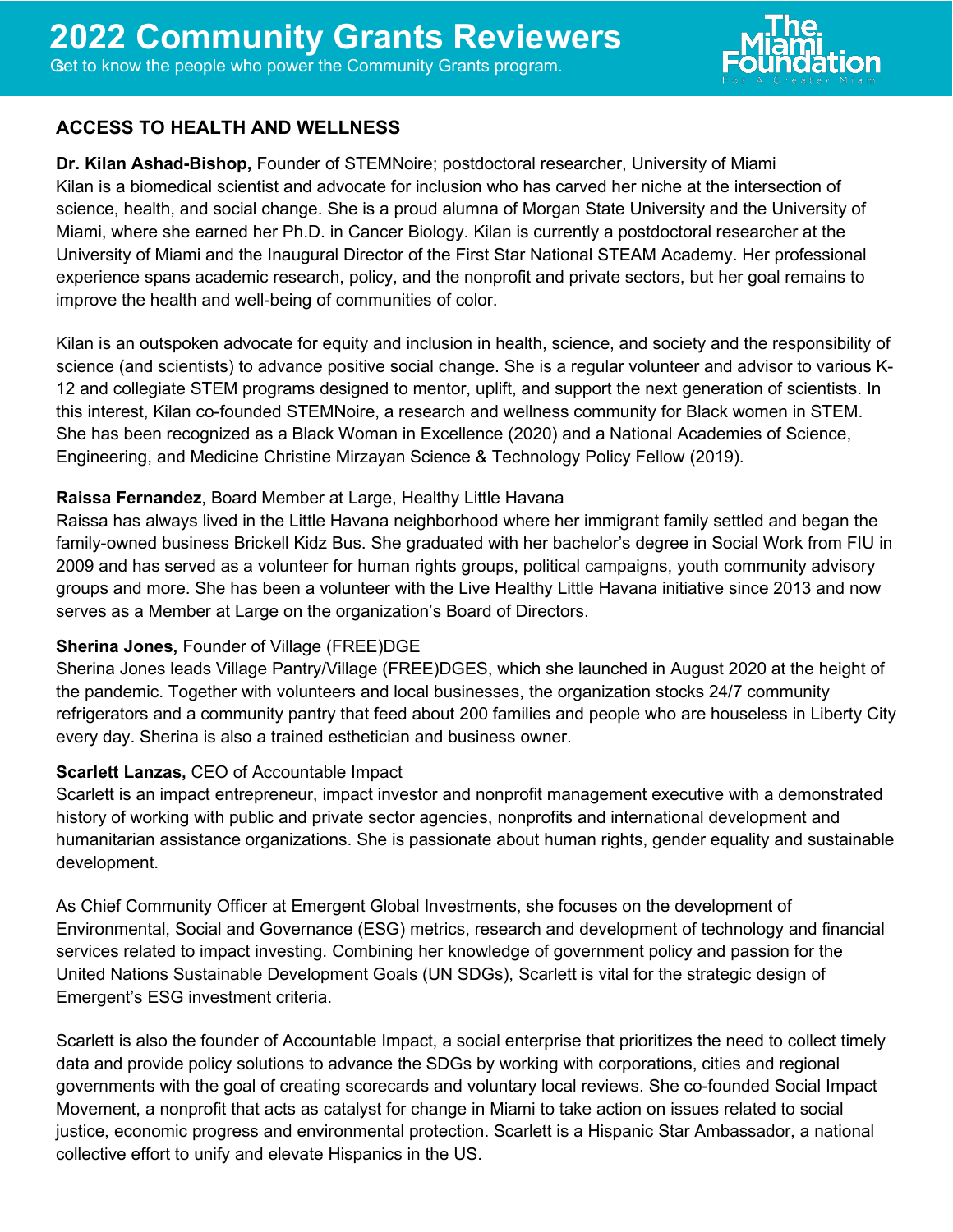

### **Yamila Rollan Escalona,** Founder/CEO of Yaya Por Vida

Yamila is a first-generation Cuban American native to Miami who has lived in Dade for the past 34 years. She has been involved in work on substance use disorders, mental health and DEI as it relates to health gaps in Miami for the past two years through her women-led nonprofit Yaya Por Vida. She is a Radical Partners BIPOC Neighborhood Heroes Cohort 4 graduate, holds a BF from AIMIU and has now expanded art-based healing and harm-reduction focused outreach beyond Miami Dade into Martin and St. Lucie Counties.

#### **Jonathan Spikes,** Executive Director, Affirming Youth Foundation

Jonathan has served as a community-based research scientist in a number of capacities for over a decade, including Principal Investigator, Clinician, and Community Expert. He employs a variety of tools, including longitudinal designs, quantitative and qualitative methods, to harness sociocultural and community-based frameworks. His funded research focuses on community violence (including gang violence, trauma, and child victimization; and the consequences of victimization); strategies for reducing Adverse Childhood Experiences; and the development of novel strategies to reduce health inequities associated with social and structural determinants of health.

### **ECONOMIC STABILITY**

#### **Eboni Moss,** Owner, The Master Resource LLC

Eboni is a Certified Public Accountant with a passion for economic stability and equity. She owns The Master Resource, a Miami-based writing, research, and strategy firm. Previously, she led an IRS Volunteer Income Tax Assistance (VITA) Program site that also provided complimentary services like financial literacy and legal services. She also served on an IRS Taxpayer Advocacy Panel that evaluated the systemic impact of IRS services.

**Rachel Prestipino**, Policy Consultant; former ED, People Acting for Community Together (PACT) Rachel is a community organizer, public policy professional, and non-profit executive director. She builds resident-led policy initiatives that put community leaders in direct contact with the public officials that represent and serve them. She previously led People Acting for Community Together (PACT), a non-profit coalition of 40 faith congregations in Miami-Dade County that holds elected officials accountable for fair policies and practices. Currently, she is working with Oakland Kids First as a consultant on youth voting policies. Rachel holds a Masters of Public Affairs from the University of California, Berkeley and an undergraduate degree from the University of Virginia.

### **Helen Roldan,** Director of Communications, North Bay Village

Helen is a public service professional with a history of community engagement and outreach, local government, and policy research experience. She is the Director of Communications and Special Events for North Bay Village. Previously, she was a Research and Outreach Coordinator at the Florida International University (FIU) Jorge M. Perez Metropolitan Center.

#### **Vanessa Vázquez,** Redevelopment Specialist, City of Miami Beach

Vanessa is a passionate and bilingual community development professional with more than 15 years of experience in partnerships, program development and account management. A Miami native that left for 11 years before coming back home to partake in the area's renaissance and continue to develop Miami as a cultural, entrepreneurial and metropolitan hub. She holds a master's degree in public policy and management from Carnegie Mellon University and a bachelor's in political science and peace & justice studies from Tufts University. Now a Miami Beach resident and professional, she is always seeking opportunities to improve the city by providing excellent public service and connecting-the-dots for all who live, work and play in this vibrant, tropical, historic community.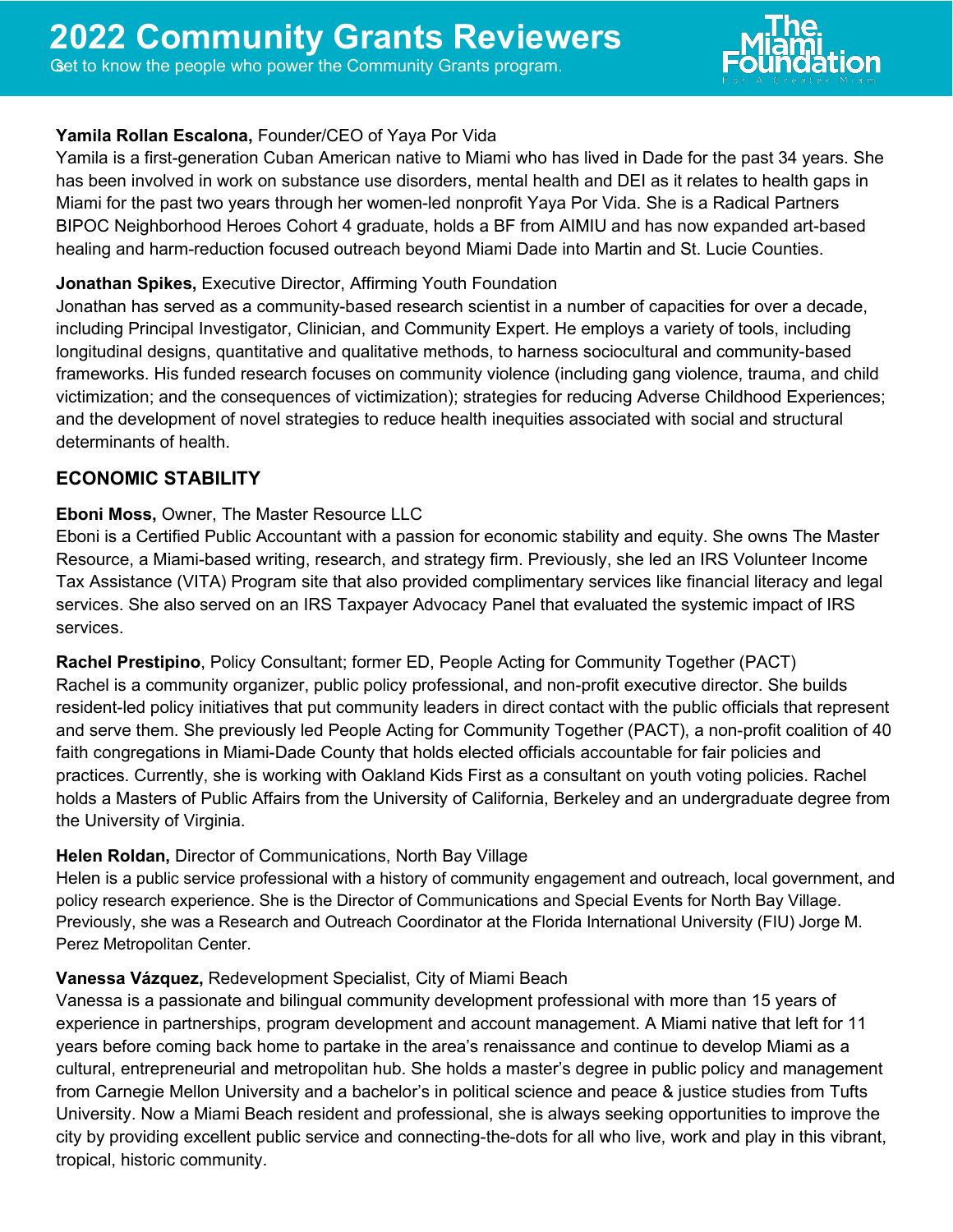

# **INCLUSION OF PEOPLE WITH DIVERSE ABILITIES**

**Roxana Fleneury,** Special Needs Educator, Miami-Dade County Public Schools Roxana has over 18 years of experience as a Special Needs Educator. After graduating from Florida International University, she began her career in Miam**i-**Dade County Public Schools. Her drive to work with individuals with disabilities and provide strategies to meet their needs grew as she gained experience in different settings and school districts. Over the past several years, she has educated students in North Carolina, Virginia, Maryland, Georgia, and Florida. As the department leader and an inclusion teacher, her knowledge in research-based strategies, mentoring, and leadership skills have benefited her students as well as her colleagues. Roxana has also volunteered with Special Olympics, Autism Speaks, and Best Buddies. After returning to Miami, she received her master's in education in August of 2021 and resumed teaching with Miami-Dade County Public Schools where she continues to foster new connections within the community.

### **William C. Diaz-Rousselot**, attorney, Kurkin Forehand Brandes

William represents automotive dealerships, focusing on the areas of litigation and regulatory compliance. Prior to joining Kurkin Forehand Brandes, William served as in-house and as Compliance Officer for one of the larger automotive dealership groups in the South Florida market. As Compliance Officer, he developed and managed the Group's compliance programs, such as their Identity Theft Prevention Program and Safeguards Program. In addition, William advised the dealership group on OFAC compliance, compliance with Florida's various Consumer Protection statutes, and on documentary compliance, as well as on matters pertaining to worker's compensation.

Prior to becoming in-house counsel, William practiced for over a decade in the area of insurance defense, specializing in workers' compensation defense. He is a member of The Florida Bar Association, as well as a member of the United States District Court, Southern District of Florida.

William has a bachelor's in English from Florida International University and a J.D. from the St. Thomas University School of Law. He is an alumni of Christopher Columbus High School. In addition, William serves on the Board of Trustees of the South Florida Progress Foundation. He served as President of the FIU English Alumni Group, raising funds for the University's English Department. As a graduate of the Greater Miami Chamber of Commerce's Leadership Miami, 2010-2011 Class, he has served on the Executive Committee and continues to work with the Program.

### **Jessica Hodder,** Director of Communications and Grants, Level Up Impact Group

Jessica is a digital strategist and communications professional who has dedicated her career to working with nonprofits and governments in South Florida. She has held positions on the communications teams of organizations including the Everglades Foundation, Knight Foundation, New World Symphony, South Florida Water Management District, and currently, as the Director of Communications & Grants for Miami-based social impact consulting firm Level Up Impact Group. Jessica is a Miami native who is passionate about South Florida's natural environment and the unique sets of conservation challenges it faces, particularly as it relates to the Greater Everglades ecosystem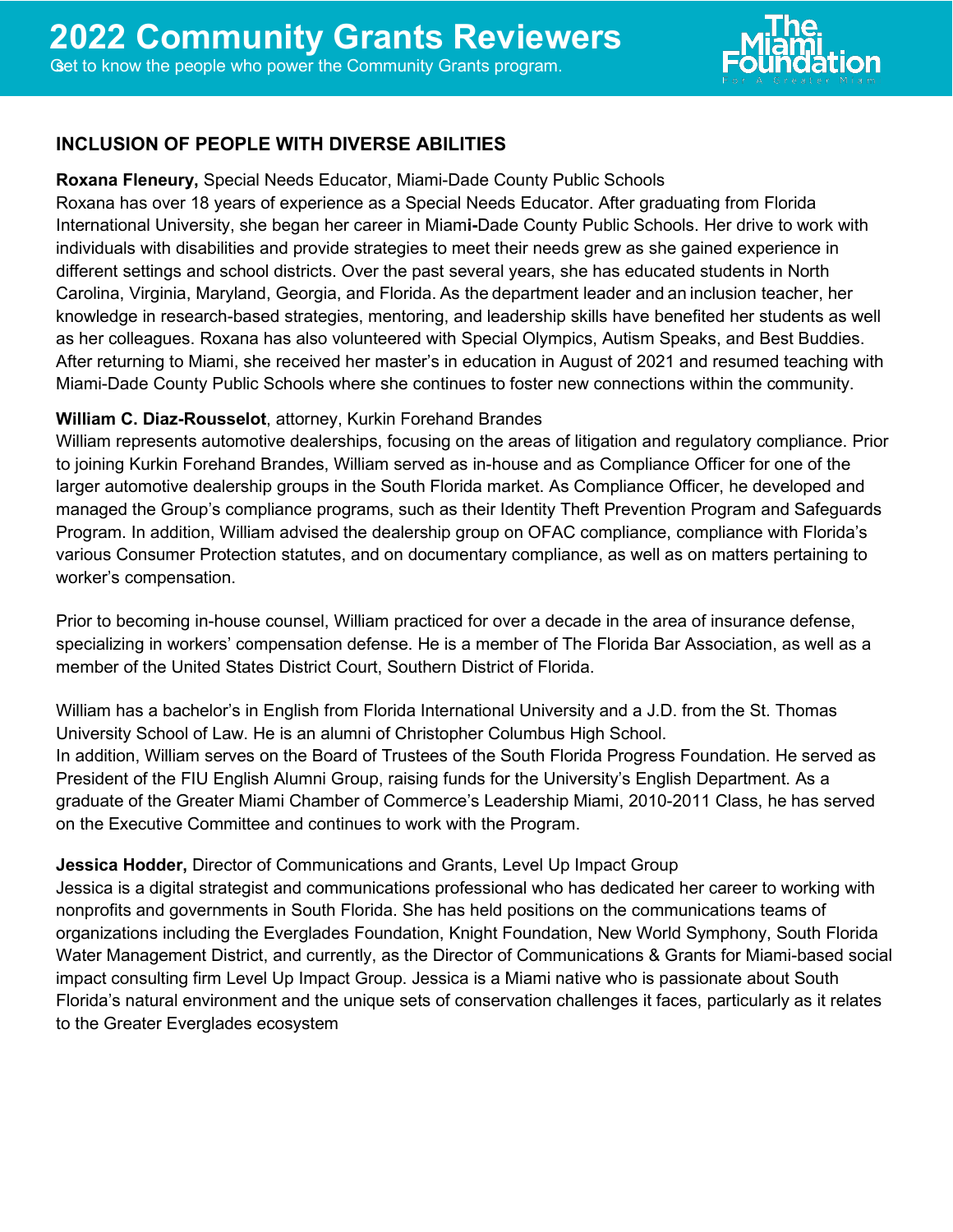

#### **INSPIRING ARTS AND CULTURE**

#### **Aileen Alon,** Director, Nyah Project at aire ventures

Aileen is fueled by a passion for building creative, sustainable, inclusive, and engaged communities, working in Miami's non-profit sector for 12 years at the intersection of arts + community development, tech + innovation, and youth development + social justice. She is currently the Director, Nyah Project at aīre ventures, focusing on strategic partnerships, operations, and programs. Aileen is the recipient of the Greater Miami Chamber of Commerce's HYPE Go Getter Award, BAC Florida Bank's Community Champion Award, and has been recognized as one of Six Powerhouse Women in Miami by The Miami Beach EDITION. She also serves on various local, state, and national grant panels for arts and innovation projects. She holds a BA in Art History and minors in Studio Art and Social Sciences from Winthrop University.

#### **German DuBois III,** Founder and Executive Director, HOPE Murals

German is a professional educator, nonprofit executive and fitness trainer, with over 20 years of experience, he has dedicated his career to developing youth, families and communities. Born and raised in the Bronx, NYC public school product, Division 1 Athlete, this native New Yorker brings a wealth of knowledge in both education, nonprofit management and personal training to South Florida. With a Master's in Education from Columbia University Teachers College, German served as Regional Director for the nonprofit organization Up2Us Sports and launched the Miami office as part of their national expansion strategy.

As founder and Executive Director of HOPE Murals, German is also well known for his passion and capacity to leverage the Power of Art to affect change in the lives of those to be in the greatest need of support. He lead the Puerto Rico Hope mural campaign, raising awareness about the ongoing struggles for survival in Puerto Rico via the aftermath of Hurricane Maria. His efforts mobilized Artists during Art Basel 2017, to paint a massive collection of 21 murals on two sides of a building in Midtown Miami, that stood six stories tall and raised funds to support ongoing relief efforts.

Having presented on both national and international platforms, one of his greatest strengths is his ability to connect to both youth and adults from diverse communities. German brings professional integrity to his work and lives by example, incorporating health and wellness best practices in his daily life.

#### **Lakeisha Frith,** Director of Education, Adrienne Arsht Center for the Performing Arts

Lakeisha is a graduate of Florida Atlantic University with a bachelor's degree in Arts and Humanities. The Miami-born violinist began working with the Greater Miami Youth Symphony in 2005 as the String Orchestra Assistant and as an instructor in the GMYS Preparatory Program. In 2006, she started running a 3-tiered string program with upwards of 60 students at Pinecrest Elementary School. In 2015 she was promoted to Assistant Executive Director of the Greater Miami Youth Symphony, her duties included managing the preparatory, summer camps, and grant compliance. In September 2016, Ms. Frith became the Manager of Education at the Adrienne Arsht Center for the Performing Arts where she works in conjunction with resident companies, arts partners, and Miami-Dade County Public Schools to enhance the arts education experience of all students and teachers throughout Miami-Dade County. She is currently Director of Education for the Adrienne Arsht Center. Ms. Frith is an adjudicator for The Children's Trust Young Talent Big Dreams Competition, a panelist for Miami Dade Cultural Affairs, and a member of Women of Color in the Arts. Lakeisha Frith maintains a private lesson studio and enjoys teaching and performing.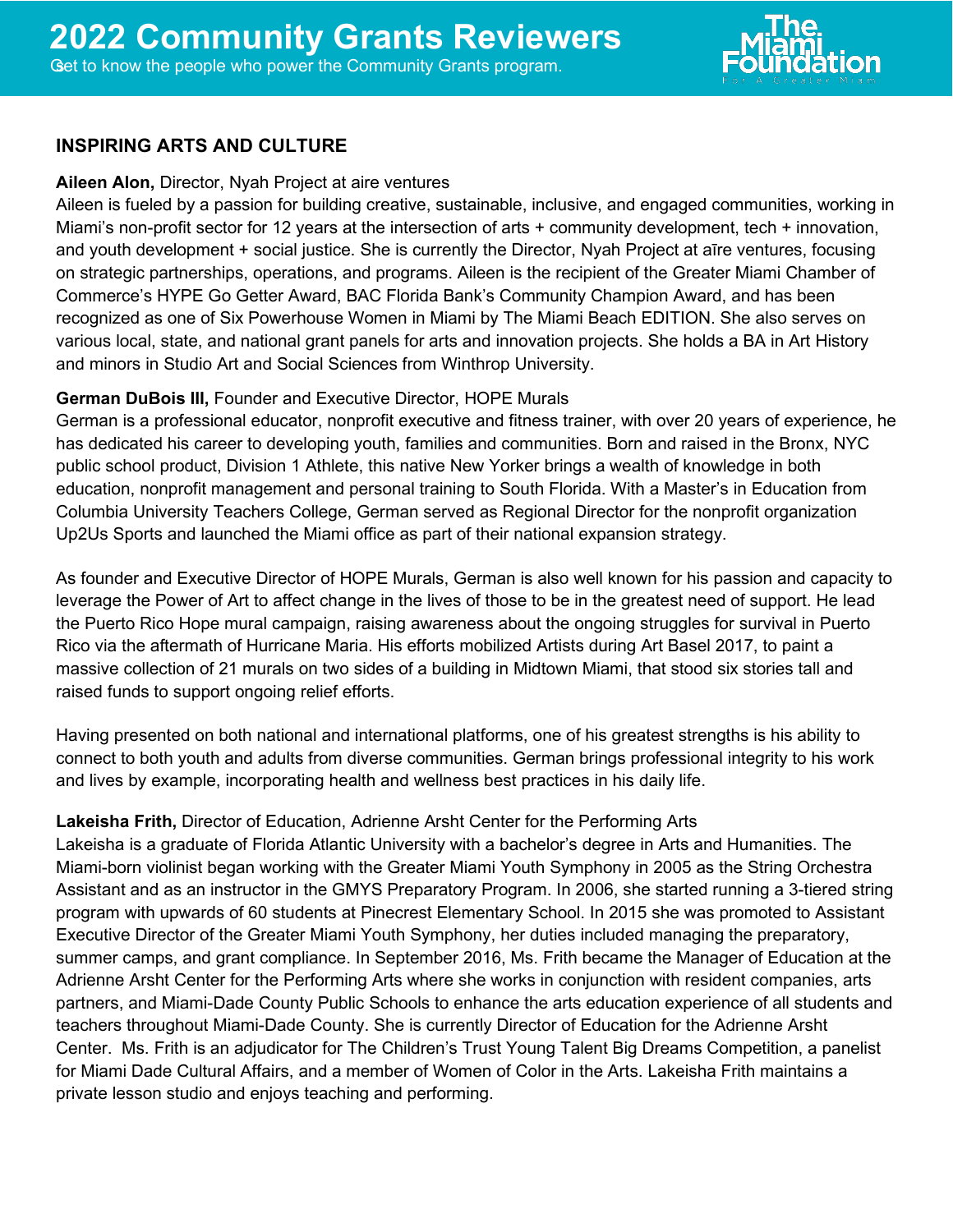

### **Jesse Gilday**, Grants Coordinator, Miami Music Project

Jesse is a musician, arts educator, and arts administrator who is deeply invested in the arts community of Miami. Currently faculty at Florida International University Herbert and Nicole Wertheim School of Music and Grants Coordinator at Miami Music Project, Dr. Gilday frequently performs on clarinet and bass clarinet with local orchestras and with the NODUS Contemporary Ensemble. A resident of Miami since 2016 when he began his doctorate at the University of Miami – Frost School of Music, Jesse is also director of the Niall O'Leary School of Irish Dance – Miami.

# **SUSTAINABLE ENVIRONMENT**

**Dr. H. Mary Leonce-James, LPC, LMHC,** Professional Psychologist and Community Representative, Climate and Heat Health Task Force.

Dr. H. Mary Leonce-James, LPC, LMHC, is a Professional Psychologist and Licensed Mental Health Counselor in the state of Florida and Licensed Professional Counselor in the states of Georgia and Texas. Dr. Leonce-James has over 20 years' experience in the field of Psychology working with adolescents and adults. Her specialties are Forensic Psychology, Marriage Counseling and Head Start. For the last two years Dr. Leonce-James has been working in the world of Head Start and found it to be a very rewarding field referring children and families for the necessary services. Dr. Leonce-James has recently started a nonprofit agency called Phoebe's Fortress Inc. working with youth girls who are exiting the foster care system; providing them with the life skills needed to be "On HER Own." She is also a Community Champion for Catalyst Miami and an Entertainment Writer. Dr. Leonce-James has a passion for working with couples to help strengthen the family unit. Her motto is a strong community is only as strong as the family unit. She is also a community representative on the Miami-Dade County Climate and Heat Health Task Force.

**Natalie Rivas,** Climate Justice Research and Policy Manager, The Chisholm Legacy Project Natalie is a Miami native equipped with a BS in Environmental Studies and a minor in Biology from Florida International University. After graduating, Natalie became a member of the US Peace Corps serving in Cameroon, where she spearheaded global science education efforts, founded an award-winning composting program and where her passion for women's empowerment blossomed.

Her background consists of managing the development and execution of climate awareness and advocacy programs across the state as a Program Manager for The CLEO Institute. With the pendulum of the climate crisis swinging both ways in Florida – towards extreme heat on one end and sea level rise on the other–Natalie cultivates an intersectional approach to mobilizing diverse communities around key climate issues such as disaster preparedness, agriculture, food security, energy democracy, ecosystem protection, gentrification, gendered-impacts of climate change and more.

A former Relationship Management Specialist for a premier youth mentoring organization, Natalie brings inclusive relationship building tactics to mutually uplift people from all walks of life into their power towards advocating for system change, recognizing that everyone is an expert in their lived experience. A fundamental pillar of her inspiration is The Just Transition Framework and this guides her current work as the Research and Policy Manager at The Chisholm Legacy Project. Natalie is enthusiastic about bringing socioeconomic and political power back down to communities. She is guided by the principle that climate solutions must center human rights and self-determination, with frontline communities as meaningful participants in and primary beneficiaries of climate action. Natalie is also the Community Representative for the Miami Dade Climate and Heat Health Task Force.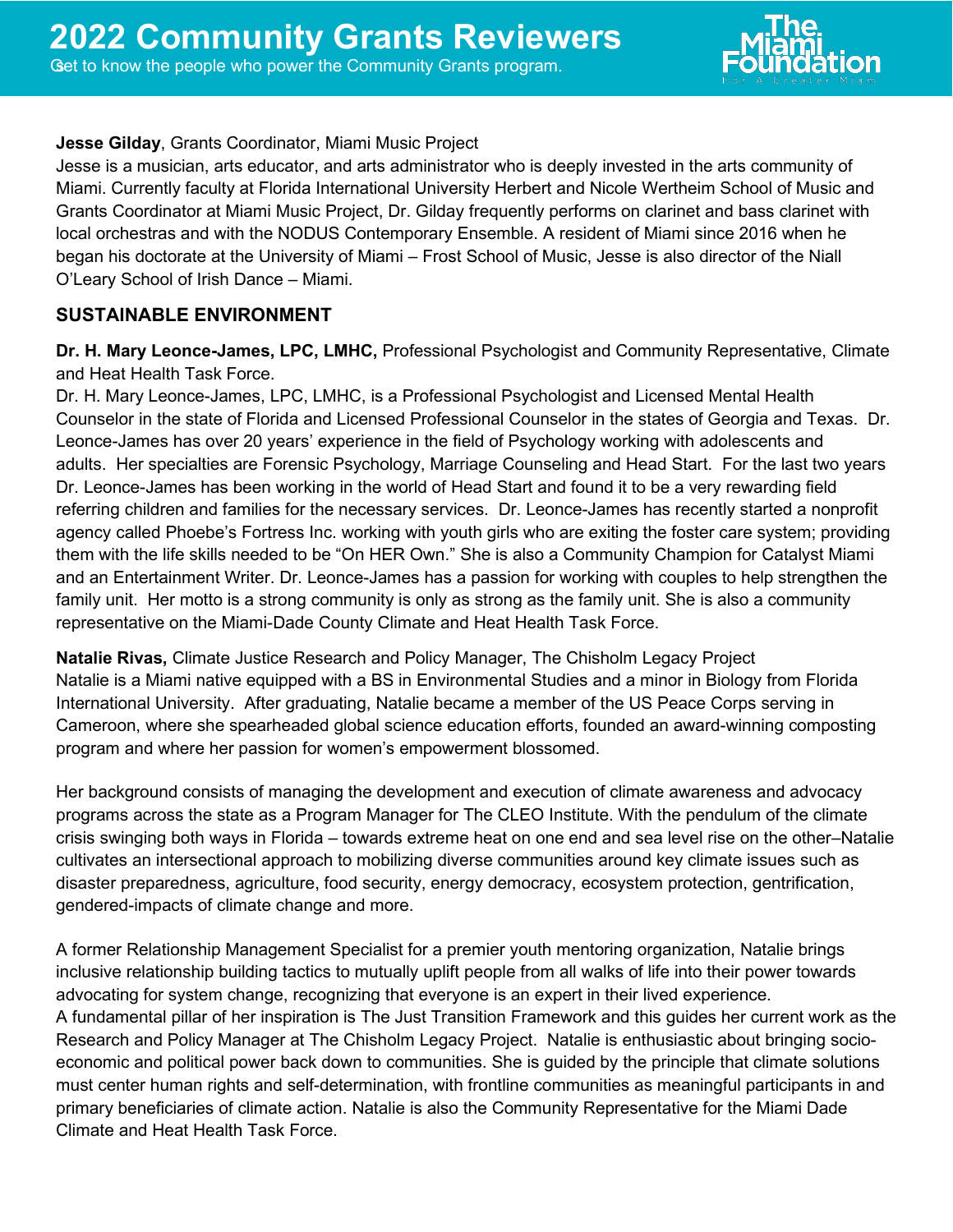

**Sandra St Hilaire,** Resilience Coordinator, Communications & Outreach, Miami-Dade County Sandra is the Resilience Coordinator for Communications and Outreach at Miami-Dade County's Office of Resilience. Previously, she worked at the Marjory Stoneman Douglas Biscayne Nature Center. She holds a master's degree in marine affairs and policy from the University of Miami.

# **THRIVING YOUTH AND FAMILIES**

## **Devin Brown,** CEO, Sports Konnect

Devin is the founder and chief executive officer of Sports Konnect. He received his Bachelor's Degree in Communication & Sports Management with a focus on Social Entrepreneurship at Barry University. As part of the Public Allies Leadership Program in 2008, he graduated from the District 8 class Non-Profit Academy, and is also an alumni of Neighborhood Heroes from Radical Partners Cohort 3 group. Devin saw a need in his community and couldn't turn away from the problems surrounding at-risk and underserved youth. From there, Sports Konnect was born. Sports Konnect now mentors at-risk youth through Sports, Science and Mental Health Awareness across multiple school districts. In the future, Devin plans to pursue a Master's Degree in Non-Profit Management.

**Jasmine Calin,** Associate Product Manager, Great Minds. Former Teach for America Corps Member. Jasmine has been in education for almost 10 years. Her career began as an elementary school teacher where she taught for 6 years in two different Title-1 public schools. After teaching, Jasmine joined a curriculum company where she first worked as a Curriculum Developer and now works as a Product Manager. With a passion for equity in education, Jasmine continues to volunteer and support learning in her hometown of Miami, FL where she resides.

## **Alejandra Gomez,** Project Manager, Level Up Impact, and Middle-School Teacher

Alejandra is a first-year 7th grade teacher. She teaches Social Studies to a diverse group of learners. She graduated in 2021 from Duke University with her B.A. in Public Policy and her K-6 Elementary Education Licensure. In partnership with the Miami Children's Initiative, she started a dance program in Liberty City in 2015. She has taught English classes in Denmark, worked at an education nonprofit in India, and worked with various Durham, NC nonprofits focused on advancing educational equity. Aside from teaching, Alejandra also works as a Project Manager for the Level Up Impact Group, LLC based in Miami, FL. 

## **Helene Good,** former President and CEO, The Advocacy Network on Disabilities

Helene spent nearly 40 years planning, developing, and implementing programs to benefit children and adults with intellectual and developmental disabilities and their families. She has extensive experience building and facilitating successful coalitions and bringing together disparate constituencies to work collaboratively towards a common goal. The Advocacy Network on Disabilities, the organization from which she recently retired as President and CEO, is by definition comprised of individuals and organizations working together. They include providers, state agencies, school systems, self-advocates, families, legislators, policy and decision makers, funders and others. Having participated in the evolution of attitudes and approaches to providing supports and services to children and adults with disabilities, she brings both institutional knowledge and innovative ideas to her work. *(continued on next page).*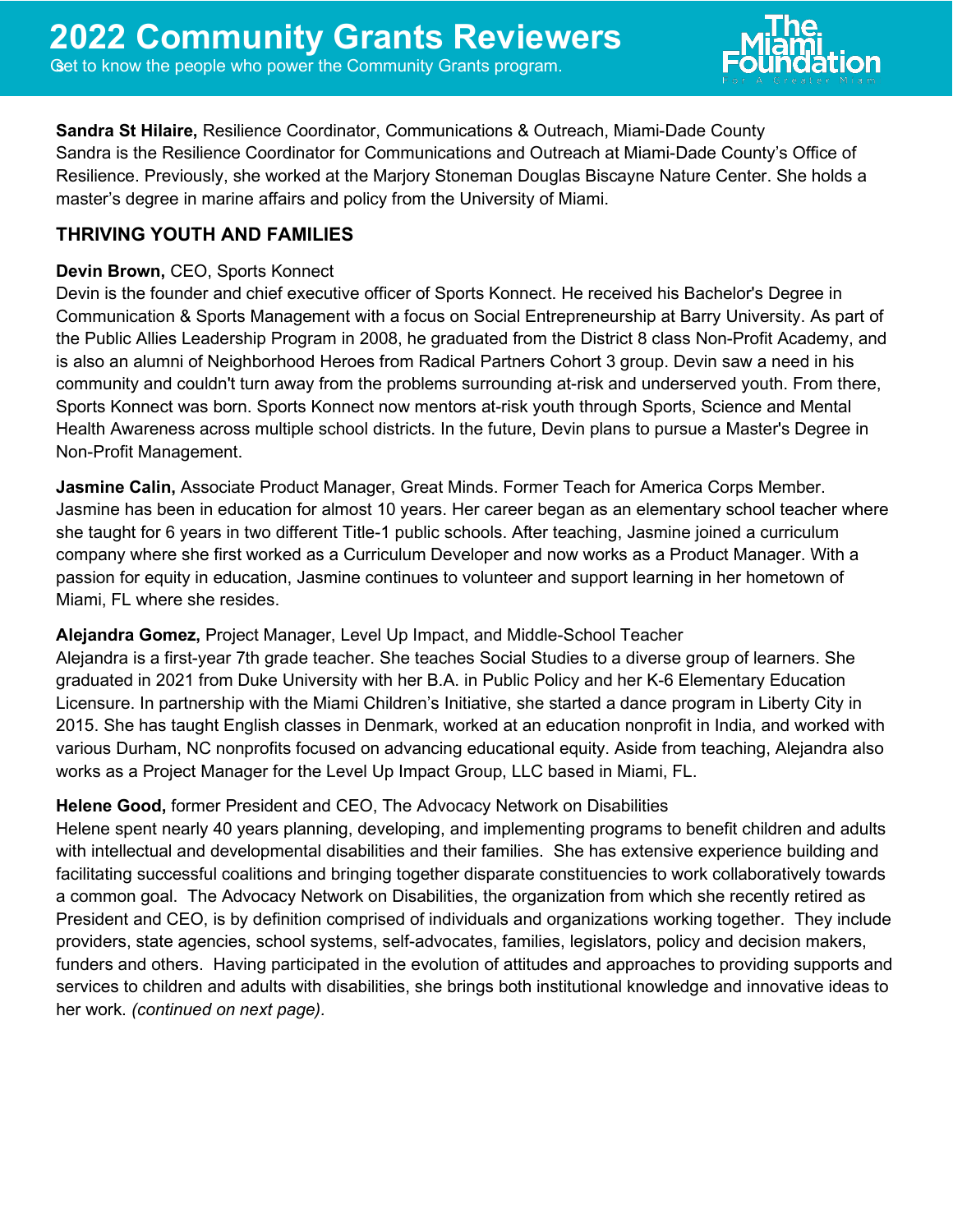

Ms. Good holds a Master's Degree in Social Work with a concentration in planning, policy, and administration from Florida State University. She has served on numerous Boards and held membership in many organizations including the United Way of Miami-Dade Executive's Council; Miami Dade County Public Schools Superintendent's Advisory Committee for Exceptional Student Education; the Florida Developmental Disabilities Council's Governmental Affairs Committee, FEMA's Emergency Food and Shelter Program Local Board; Early Learning Coalition of Miami-Dade and Monroe; Florida Association of Rehabilitation Facilities, and Florida's Commission on Long Term Care. Perhaps more than anything else, Ms. Good is known as a passionate and tireless advocate. In recognition of this fact, among the awards she has received are the Judge Wilkie D. Ferguson Lifetime Achievement Award and the David Lawrence, Jr. Champion for Children Award.

## **Stephanie Maestri,** former Research and Evaluation Analyst, The Children's Trust

Stephanie is a motivated public health professional with over eight years of cross-sector experience in education, youth development, and systems change. As the Director for Data Strategy and Evaluation for Level Up Impact Group, Stephanie uses data-driven strategies to support numerous nonprofits and businesses in maximizing their impact and driving social change through strategy development, operations management, grant development, program design and implementation, and evaluation.

Stephanie spent six years as an evaluator and data strategist for major government entities in both Miami and Los Angeles. After a successful career helping both nonprofits and government funders, Stephanie is passionate about the development and advancement of quality programming for children and youth in underserved communities. Stephanie has demonstrated success developing and managing data-rich research projects and tools to help organizations measure their impact. She is an exceptional communicator, trainer, and presenter with the ability to champion ideas throughout the community.

### **Shandra Mallary,** Executive Director, Intentional Provisions Outreach Corp.

Shandra has earned several degrees; A Professional Certificate in Human Resources, Business Specialist Certificate, A Master's of Science in Business Leadership; A Bachelor's of Applied Science in Supervision and Management; An Associates of Arts in Business Management and An Associate of Science in Elementary Education. She has been educating youth as a Miami Dade County Public School Teacher for the last 10 years and is a member of the Honor Society of Nova Southeastern University known as Phi Kappa Phi.

Additionally, she served for four years as Educational Excellence School Advisory Council (EESAC) chair. She led the school's establishment and implementation of the School Improvement Plan (SIP) and promoted community involvement. She served as the United Teachers of Dade Building Steward for 6 years. Additionally, she served as the African American History liaison for Miami Dade Public Schools. In her various roles within the community, she served as a member of the City of Homestead's Mayor Adhoc Charter Review Committee. Furthermore, as a Community Leader, she founded Intentional Provisions Outreach, a Non-Profit Outreach Program that serves the underrepresented populations. She also obtained a Department of Children and Families Director License and believes passionately in the power of Leadership within our Communities. As a Reviewer for the Miami Foundation, it is her promise to serve with fidelity in the best representation of Community Leaders as she knows all too well their daily functions.